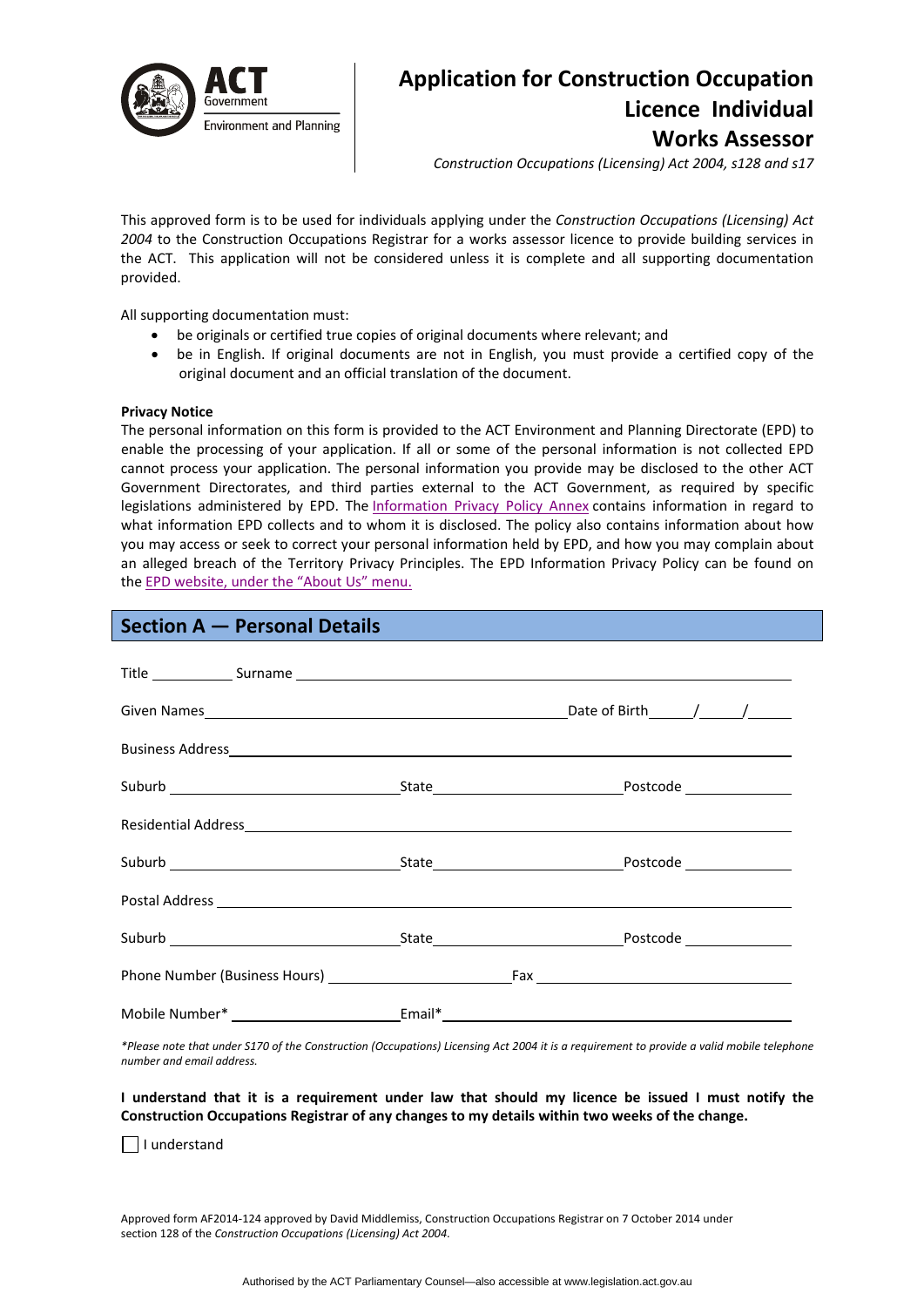# **Section B — Occupation class and functions**

A Works Assessor is an entity who provides, has provided or proposes to provide a works assessment service. A works assessment service is the doing of works assessment work. Works assessment work means:

- (a) undertaking an exemption assessment under the *Planning and Development Act 2007*; or
- (b) providing, including doing anything incidental to providing, a unit title assessment report under the *Unit Titles Act 2001.*

### **What class of Works Assessor licence are you applying for?**

- **Class A** undertaking an exemption assessment under the *Planning and Development Act 2007*.
- **Class B** undertaking an exemption assessment under the *Planning and Development Act 2007*, in relation to the following:
	- (a) site work under the Building Act 2004 for a class 1 building or class 10 building or structure;
	- (b) development in relation to a class 1 building or class 10 building or structure, mentioned in the *Planning and Development Regulation 2008*, schedule 1, other than the following:
		- (i) division 1.3.6;
		- (ii) section 1.102 and section 1.103;
		- (iii) section 1.105 to section 1.112

**Unit Title –** providing, including doing anything incidental to providing, a unit titles assessment report under the *Unit Titles Act 2001*.

## **Section C — Evidence of qualifications/eligibility – Class A Works Assessor**

Complete this section only if you are applying for a Class A Works Assessor.

| Requirement:        | Certification as a Certified Practicing Planner by the Planning Institute of Australia;<br>or                    |
|---------------------|------------------------------------------------------------------------------------------------------------------|
| <b>Requirement:</b> | Registered with the Institution of Engineers Australia in the area of 'principal<br>certifier-building (ACT); or |
| <b>Requirement:</b> | Accreditation as a building surveyor by the Australian Institute of Building<br>Surveyors.                       |

 $\Box$  Yes  $-$  please attach a certified copy of the certification, registration or accreditation.

 $\Box$  No  $-$  please note that you may not be eligible for a licence.

### **Section C — Eligibility and Evidence – Class B Works Assessor**

Complete this section only if you are applying for a Class B Works Assessor.

**Requirement:**  Membership with the Planning Institute of Australia; or

**Requirement:** Accreditation as an assistant building surveyor by the Australian Institute of Building Surveyors.

 $\Box$  Yes  $-$  please attach a certified copy of the membership certificate or accreditation.

 $\Box$  No  $-$  please note that you may not be eligible for a licence.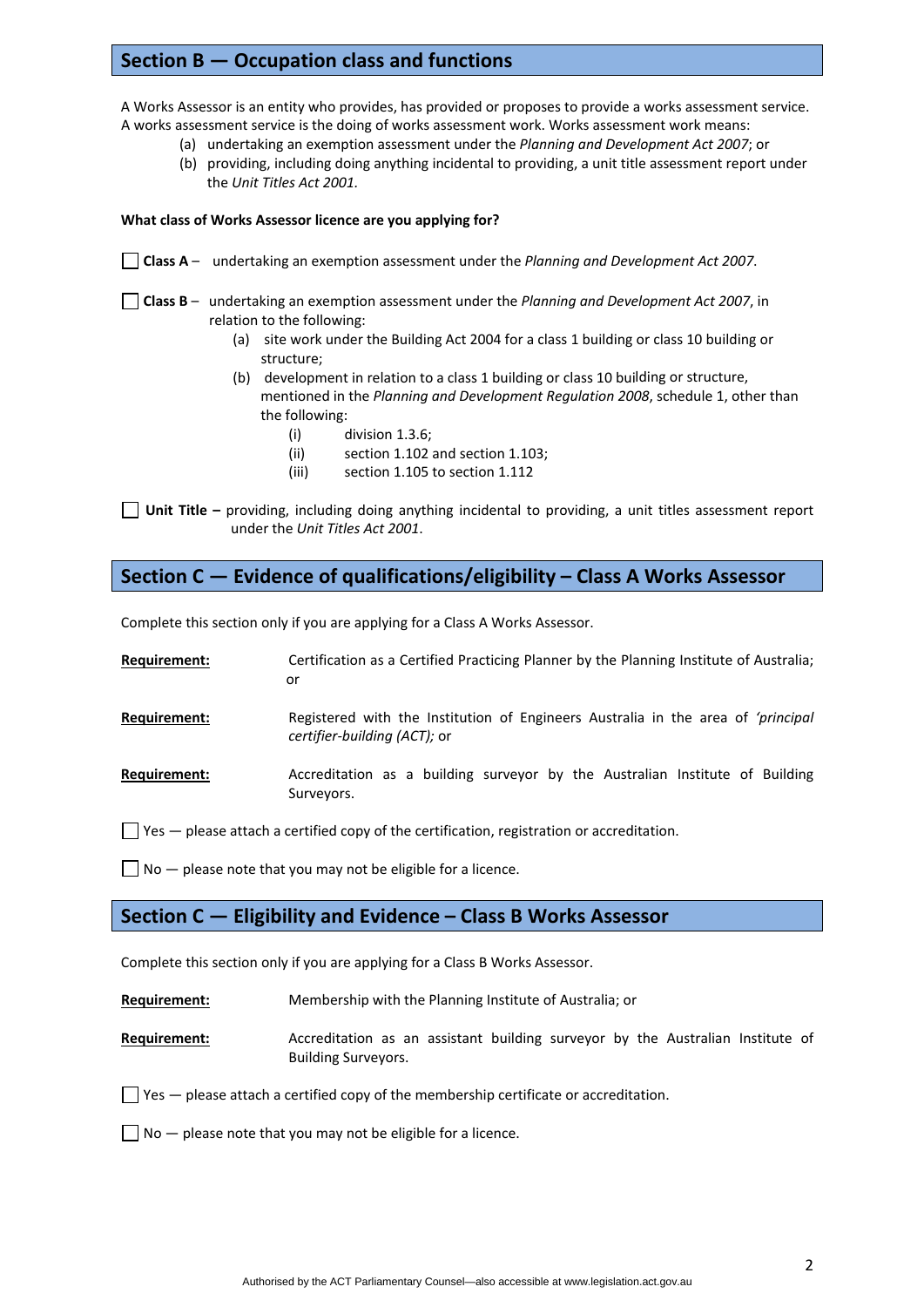# **Section C — Unit Title Works Assessor Requirements**

Complete this section only if you are applying for a Unit Title Works Assessor.

| Requirement: | Registration with the National Engineering Registration Board in the engineering |
|--------------|----------------------------------------------------------------------------------|
|              | practice of either Civil or Structural; or                                       |

- **Requirement:** Holds registration as an Architect with an Architect Board in any Australian jurisdiction; or
- **Requirement:** Holds registration as a Land Surveyor in any Australian jurisdiction; or
- **Requirement:** Holds registration as a Registered Landscape Architect with the Australian Institute of Landscape Architects.

 $\Box$  Yes  $-$  please attach a certified copy of the registration.

 $\Box$  No  $-$  please note that you may not be eligible for a licence.

### **Section D — Evidence of Financial Resources**

Evidence of financial resources is required to help demonstrate your ability to fulfil contractual obligations when providing construction services. Failure to provide information below may result in your licence being refused.

### **Do you have access to financial resources adequate to complete works performed under the licence applied for?**

 $\Box$  Yes – please skip the next question

 $\Box$  No – complete next question

|  |  |  |  |  | If 'No' to the above, do you wish to only operate as an employee under the licence applied for? |
|--|--|--|--|--|-------------------------------------------------------------------------------------------------|
|--|--|--|--|--|-------------------------------------------------------------------------------------------------|

| $\Box$ Yes – I understand a condition may be imposed on the licence if issued |  |
|-------------------------------------------------------------------------------|--|
|-------------------------------------------------------------------------------|--|

 $\Box$  No  $-$  if you do not wish to have a licence restricted to employee only, then you must ensure you have financial resources as requested above or you may be ineligible for a licence.

#### **Are you currently, or previously have been, deemed bankrupt or personally insolvent?**

 $\Box$  Yes – please attach details and official documentation of bankruptcy/insolvency  $\Box$  No

I understand that it is a requirement under law that should my licence be issued, I must notify the **Construction Occupations Registrar should I become bankrupt or personally insolvent.** 

 $\Box$  I have read and understand the above statement.

### **Section E — Licence and Personal History Declarations**

**1. Have you previously held a Works Assessor licence elsewhere in Australia or overseas?** 

|  | $\Box$ Yes —provide details below of most recent licence/s (attach an additional page if required) | ∐ No |  |  |
|--|----------------------------------------------------------------------------------------------------|------|--|--|
|--|----------------------------------------------------------------------------------------------------|------|--|--|

| State/Territory/Country | Expiry date: |  |
|-------------------------|--------------|--|
|                         |              |  |

### **2. Is your licence as a Works Assessor, in Australia or overseas, currently suspended or cancelled?**

 $\Box$  Yes  $-$  you must attach details  $\Box$  No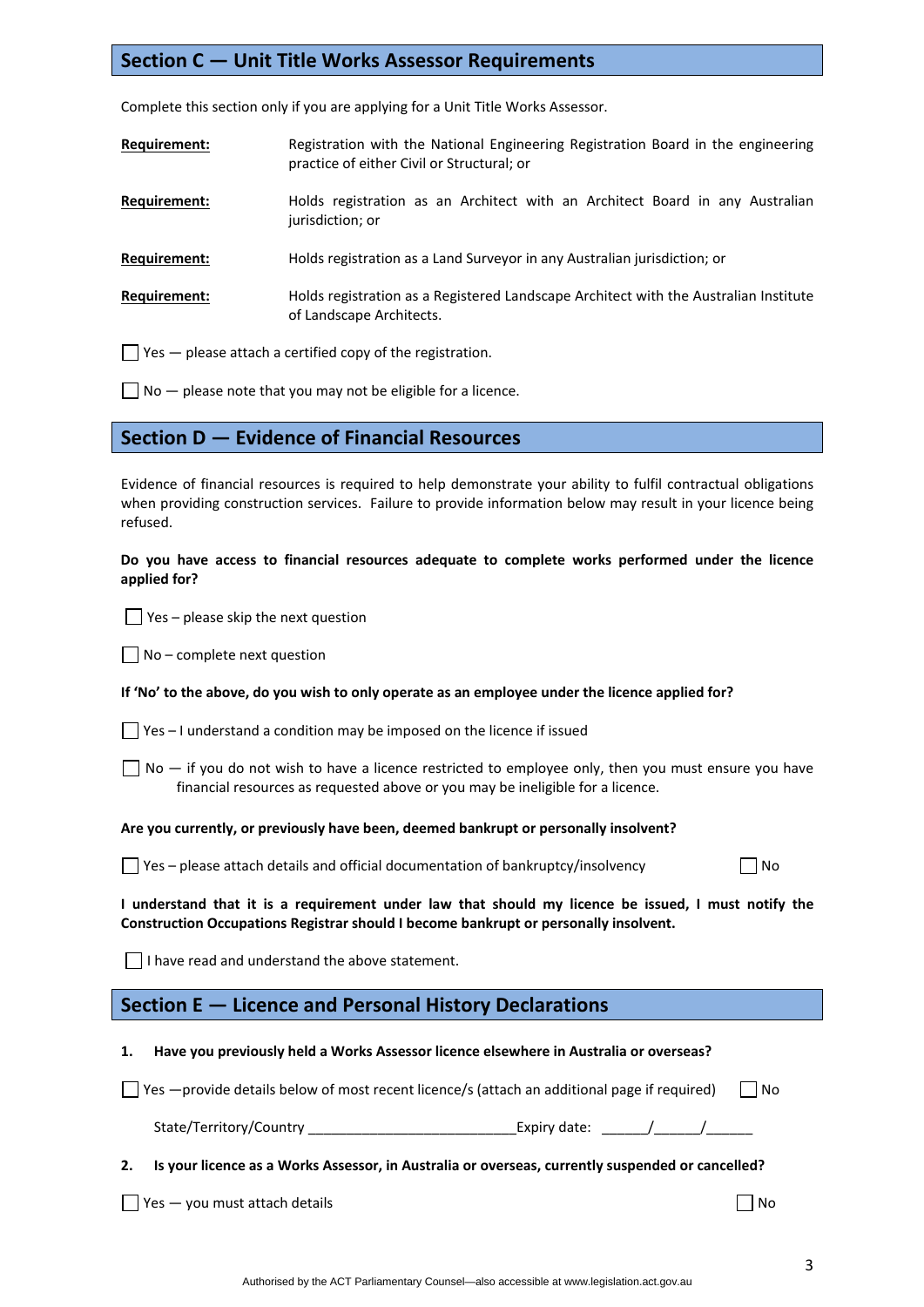| з. | Have you previously had a Works Assessor licence cancelled, refused or suspended in Australia or<br>overseas?                                                                                                                                                                                                                                                |
|----|--------------------------------------------------------------------------------------------------------------------------------------------------------------------------------------------------------------------------------------------------------------------------------------------------------------------------------------------------------------|
|    | Yes - you must provide comprehensive details in an attachment to this application<br>No                                                                                                                                                                                                                                                                      |
| 4. | I understand that I must notify the Construction Occupations Registrar if my Works Assessor licence is<br>cancelled, refused or suspended in Australia or overseas.                                                                                                                                                                                          |
|    | I have read and understand the above statement.                                                                                                                                                                                                                                                                                                              |
| 5. | Has your Works Assessor licence ever been subject to conditions, undertakings, limitations or<br>restrictions in Australia or overseas?                                                                                                                                                                                                                      |
|    | $\blacksquare$ Yes $\blacksquare$ you must provide comprehensive details in an attachment to this application<br>No                                                                                                                                                                                                                                          |
| 6. | Are you disqualified under the Construction Occupations (Licensing) Act 2004, or a corresponding<br>prior Act, from applying for licence, or being licensed, in a construction occupation?                                                                                                                                                                   |
|    | Yes - you must provide comprehensive details in an attachment to this application<br>No                                                                                                                                                                                                                                                                      |
| 7. | Have you ever been, or are you currently, the subject of complaints, occupational discipline, demerit<br>activity or rectification orders whilst licensed under the Construction Occupations (Licensing) Act<br>2004, a corresponding prior Act, or the law of another jurisdiction in Australia or overseas, where<br>those proceedings were not finalised? |
|    | Yes - you must provide comprehensive details in an attachment to this application<br>No                                                                                                                                                                                                                                                                      |
| 8. | Have you been convicted or found guilty of a criminal offence* that involves fraud, dishonesty or<br>violence and is punishable by imprisonment of 1 year or more?                                                                                                                                                                                           |
|    | $\Box$ Yes $-$ you must provide comprehensive details in an attachment to this application<br>No<br>and a recent criminal history check<br>*Please note: Spent convictions under the Spent Convictions Act 2000 do not need to be included in this declaration                                                                                               |
| 9. | I understand that it is a requirement under law that should my licence be issued I must notify the<br>Construction Occupations Registrar if I am convicted of such an offence in the future.                                                                                                                                                                 |
|    | $\Box$ I have read and understand the above statement.                                                                                                                                                                                                                                                                                                       |
|    | 10. I understand that it is a requirement under law that should my licence be issued I must not perform<br>any works assessment that is outside the scope of what the licence authorises.                                                                                                                                                                    |
|    | $\Box$ I have read and understand the above statement.                                                                                                                                                                                                                                                                                                       |
|    | 11. I understand that it is a requirement under law that should my licence be issued I must give evidence<br>to clients of the insurance I hold as a licensed individual in relation to any relevant licensable<br>construction service I intend to undertake prior to providing the services.                                                               |
|    | I have read and understand the above statement.                                                                                                                                                                                                                                                                                                              |
|    | 12. I understand that it is a requirement under law that should my licence be issued I must only advertise<br>licensable construction services with my full name (as it appears on the licence) and my individual<br>licence number.*                                                                                                                        |
|    | I have read and understand the above statement.<br>*Please note: It is an offence to advertise licensable construction services as an individual without including the above.                                                                                                                                                                                |
|    | 13. I understand that it is a requirement under law that should I be granted a licence, all licensable works<br>assessment services I may perform under my Works Assessors licence must comply with all relevant<br>legislation, codes and standards.                                                                                                        |

I have read and understand the above statement.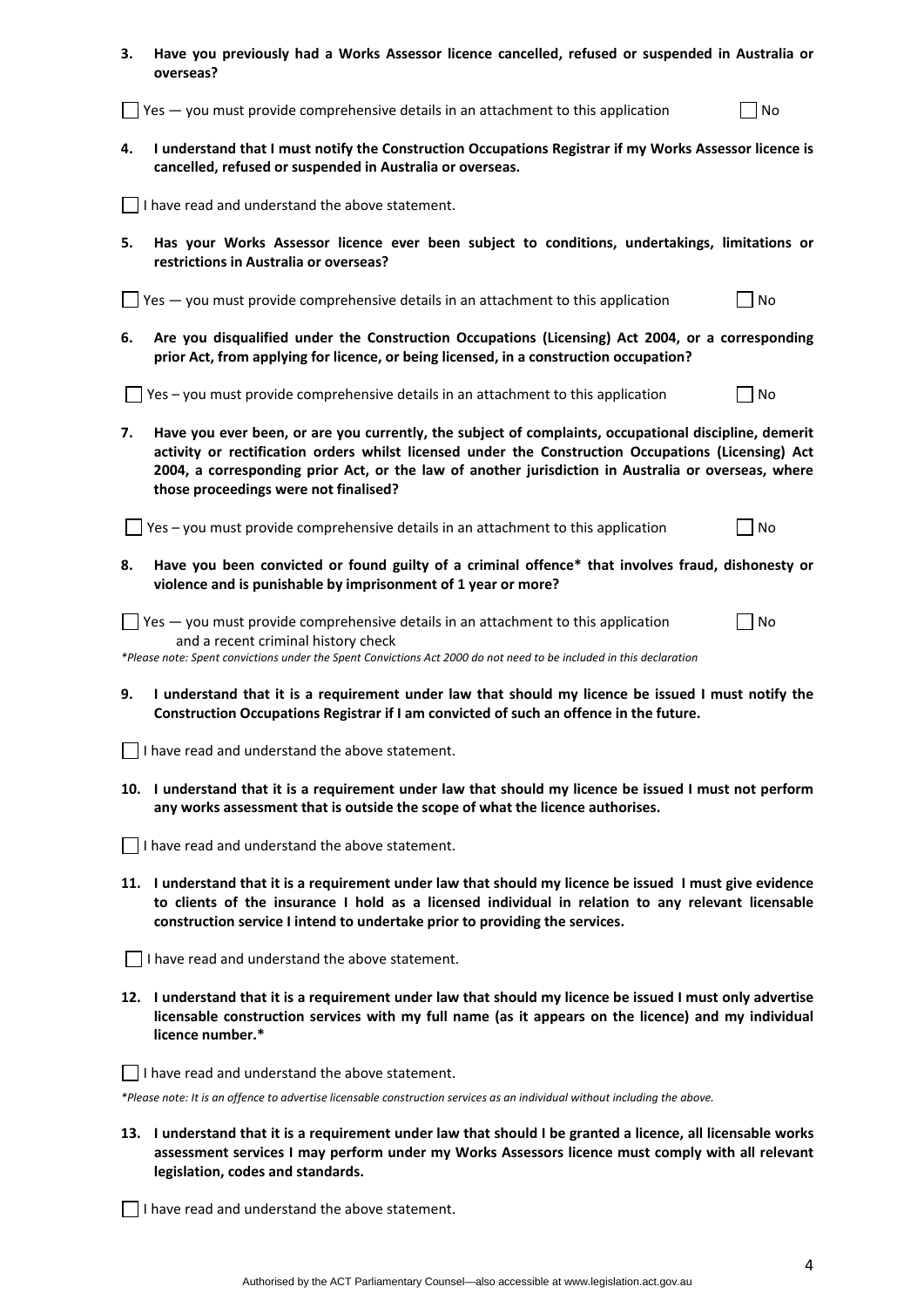Please note: Works Assessor services may be audited by the Construction Occupations Registrar in the ACT for compliance against the relevant laws. Individual licence holders identified performing non-compliant services may be subject to occupational discipline or other *licensing action.*

\_\_\_\_\_\_\_\_\_\_\_\_\_\_\_\_\_\_\_\_\_\_\_\_\_\_\_\_\_\_\_\_\_\_\_\_\_\_\_\_\_\_\_\_\_\_\_\_\_\_\_\_\_\_\_\_\_\_\_\_\_\_\_\_\_\_\_\_\_\_\_\_\_\_\_\_\_\_\_\_\_\_\_\_\_\_\_\_,

# **Section F — Consent and Application Declaration**

#### I,

*Insert name, address and occupation of person making the declaration*

make the following declaration**:**

#### **1. I declare:**

a) that I make this application to the Construction Occupations Registrar for a construction occupations licence and that all statements, and the documents/information provided in support of the application, are accurate, true and correct.

### **2. I authorise and consent:**

- a) to the Construction Occupations Registrar and EPD to make enquiries of, and exchange information with, the relevant regulatory authorities of any Australian State or Territory, or other country, regarding my construction occupation licence and practice as a Works Assessor or otherwise regarding matters relevant to this application.
- b) to receiving information from the Construction Occupations Registrar relevant to my construction occupation licence or the construction industry electronically.

### **3. I acknowledge:**

- a) that the Construction Occupations Registrar and EPD may validate documents provided in support of this application or wish to confirm my identity.
- b) that failure to complete all relevant sections of this application and enclose all supporting documentation may result in this application not being accepted or additional fees being applied as per the statutory instrument authorising fees to be taken under the *Construction Occupations (Licensing) Act 2004*
- c) that the Construction Occupations Registrar has the legal right to refuse my application if not satisfied that I am eligible to hold a licence or impose a condition on my licence if it is deemed necessary or desirable to protect the public.
- **4. Should I be issued with a construction occupation licence I undertake:**
- a) to comply with the *Construction Occupations (Licensing) Act 2004* (and it's operational Acts) and the codes, standards and guidelines relevant to my construction occupation licence when providing, or offering to provide, a relevant construction service.
- **5. I believe that the statements (1 ‐ 4) in this declaration are true and correct.**

Signature of Applicant *Date*  $\overline{\phantom{a}}$  Date

### **Section G — Payment Details**

View the fees and [charges](http://www.actpla.act.gov.au/__data/assets/pdf_file/0004/18148/2014-15_Fees_and_charges_-_ACCESS-31July.pdf) booklet for licence applications for more information.

Upon lodgement of your application you will be required to pay an application assessment fee. This fee is **non‐refundable**. You will be provided with a notice of decision in relation to your application. If your application is approved a licence term fee will be payable prior to the issue of your licence. Please note that additional fees may apply if you submit an incomplete application without required supporting documents.